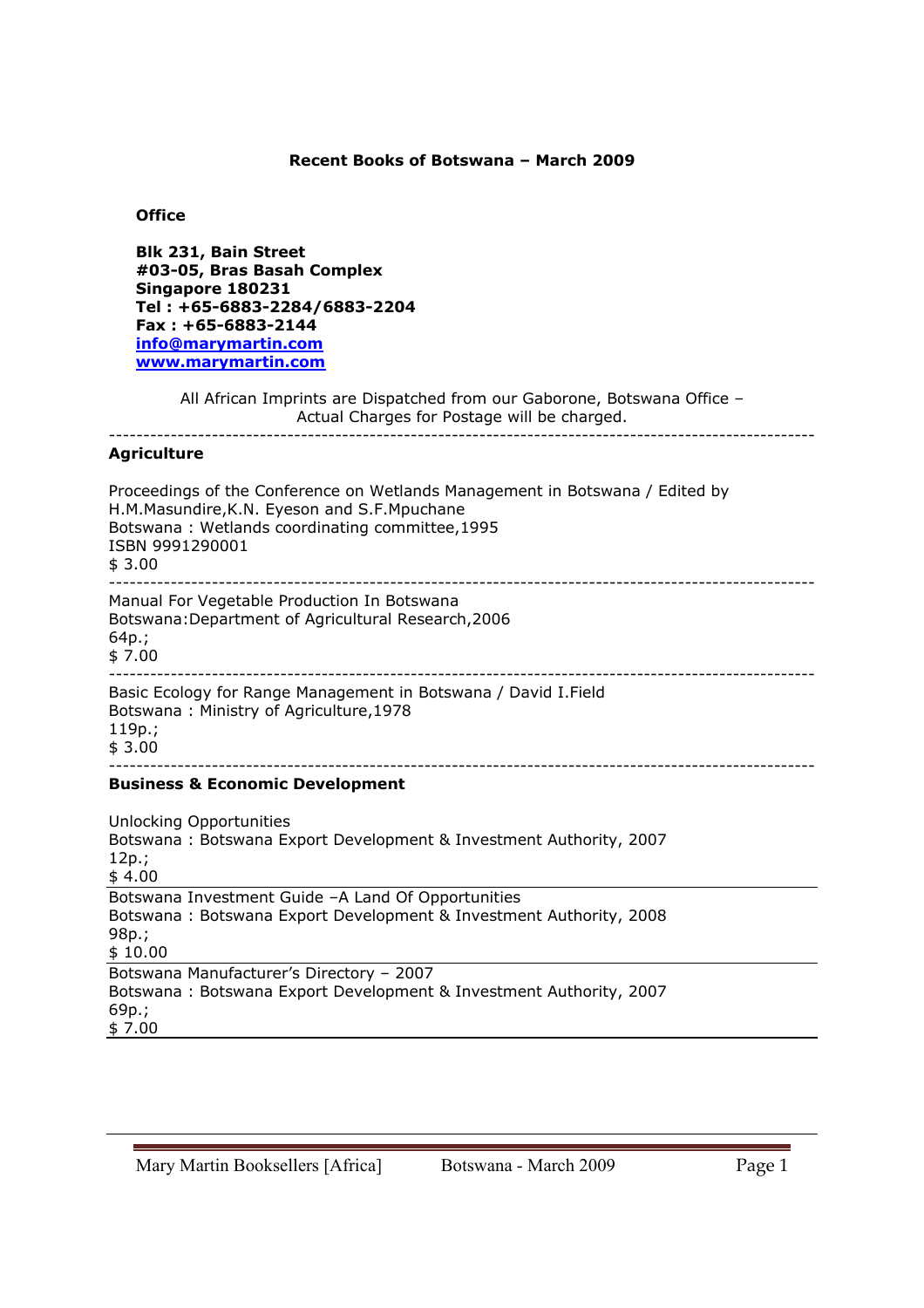Investing In Botswana Botswana : Commonwealth Business Council&Botswana Export Development & Investment Authority, 2007 41p.;  $$5.00$ Investment Opportunity in the Glass Industry Botswana: Botswana Export Development & Investment Authority,2007 23p.; \$ 4.00 ----------------------------------------------------------------------------------------------- Investment Opportunity in Leather & Leather Products Industry Botswana: Botswana Export Development & Investment Authority, 2007 16p.; \$ 4.00 ----------------------------------------------------------------------------------------------- Investment Opportunity in Beef Sector Botswana: Botswana Export Development & Investment Authority,2007 32p.; \$ 4.00 ----------------------------------------------------------------------------------------------- Investment Opportunity in Pharmaceutical Sector Botswana: Botswana Export Development & Investment Authority,2007 24p.; \$ 4.00 Botswana Textile and Apparel Sub Sector Study - Discussion Draft / Andy Salm & Team Botswana : WB,BEDIA & BIDPA,2004 73p.;  $$8.00$ ------------------------------------------------------------------------------------------------------- EXPORT DIVERSIFICATION AND THE LABOUR MARKET:KEY ISSUES IN BOTSWANA / PAUL BENNELL AND HAPPY SIPHAMBE Botswana : WB & BIDPA,2005 60p.; \$ 6.00 ------------------------------------------------------------------------------------------------------- Botswana Automotive Sector Study- Discussion Draft Botswana : WB & BIDPA,2005 33p.;  $$4.00$ ------------------------------------------------------------------------------------------------------- Botswana Beef Exports and Trade Policy- Discussion Draft / Dr Christopher Stevens and Jane Kennan Botswana : : WB & BIDPA,2005 56p.; \$ 6.00 ------------------------------------------------------------------------------------------------------- THE POTENTIAL FOR EXPORT DIVERSIFICATION IN BOTSWANA OSTRICH PRODUCTS CASE STUDY-Discussion Draft Botswana : WB & BIDPA,2005 28p.;  $$4.00$ -------------------------------------------------------------------------------------------------------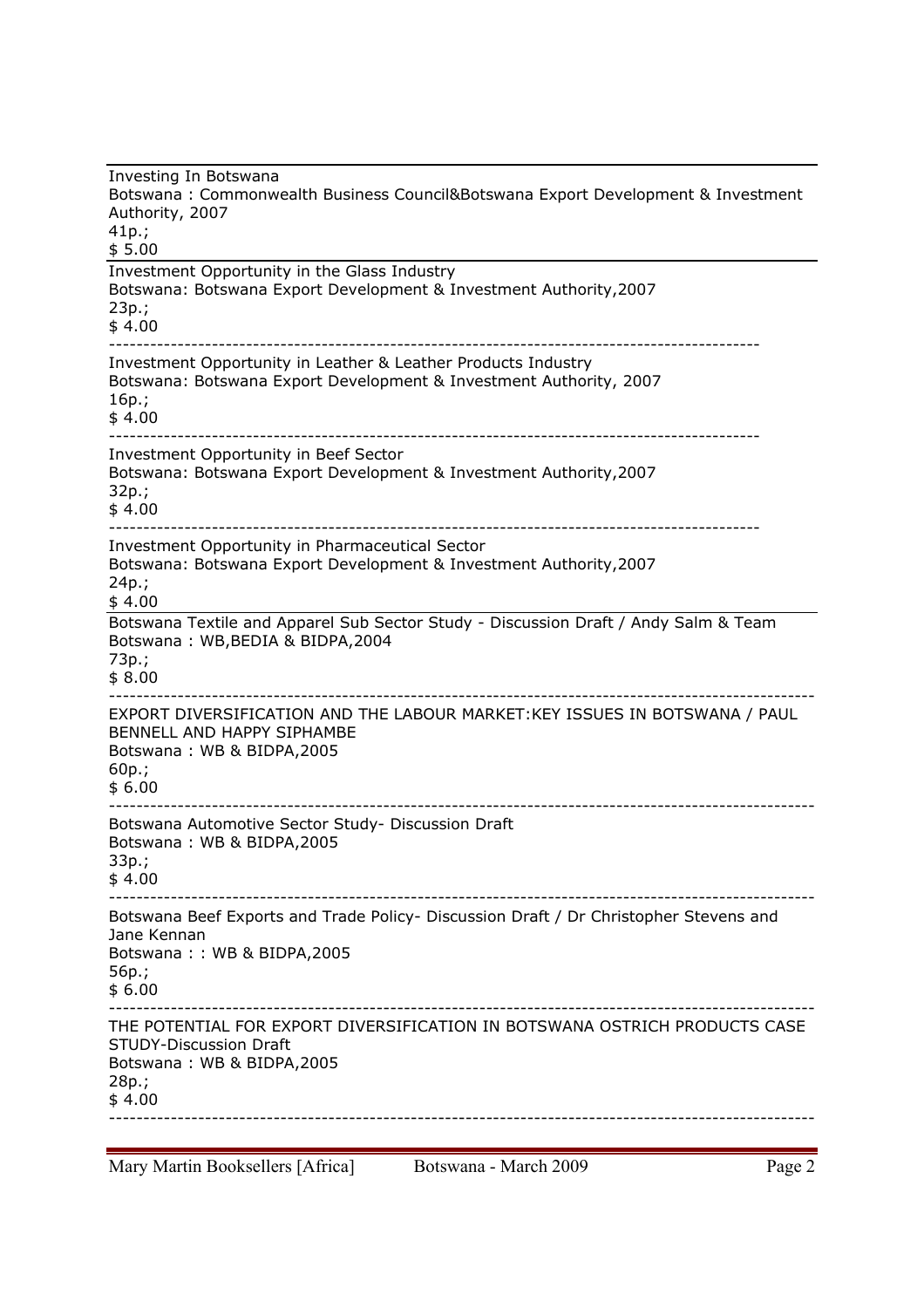DEVELOPING TOURISM IN BOTSWANA : PROGRESS AND CHALLENGES - Discussion Draft Botswana : WB & BIDPA,2005 100p.; \$ 10.00 ------------------------------------------------------------------------------------------------------- Report on the Review of the Remote Area Development Programme (RADP) Botswana : BIDPA,2003 184p.; \$ 15.00 ------------------------------------------------------------------------------------------------------- EXCHANGE RATES AND EXPORT COMPETITIVENESS - Discussion Draft Botswana : WB & BIDPA,2005 51p.; \$ 6.00 ------------------------------------------------------------------------------------------------------- Botswana Statistics 2008 Botswana:Botswana Export Development & Investment Authority,2008 58p.; \$ 6.00 Regional Integration in Southern Africa – Vol.1 –South Africa's International Trade Diplomacy- Implications for Regional Integration / Peter Draper,Philip Alves & Mmatlou Kalaba Botswana : Friedrich Ebert Stiftung,2006 134p.; ISBN 9991299386 \$ 14.00 ------------------------------------------------------------------------------------------------------- Regional Integration in Southern Africa – Vol.2-Deepening Integration in SADC-Rapid Changes in Mozambique to Meet SADC Targets / Lourenco Sambo & Adriano Ubisse Botswana : Friedrich Ebert Stiftung,2006 218p.; ISBN 9991299394 \$ 35.00 ------------------------------------------------------------------------------------------------------- Regional Integration in Southern Africa – Vol.3-Deepening Integration in SADC-Can Malawi Meet the Challenges / Chinyamata Chipeta Botswana : Friedrich Ebert Stiftung,2006 202p.; ISBN 999125644X \$ 35.00 ------------------------------------------------------------------------------------------------------- Regional Integration in Southern Africa – Vol.4-Deepening Integration in SADC-Namibia on Track to Meet SADC Targets / Klaus Schade & Moureen Matomola Botswana : Friedrich Ebert Stiftung,2006 258p.; ISBN 9991256458  $$35.00$ -------------------------------------------------------------------------------------------------------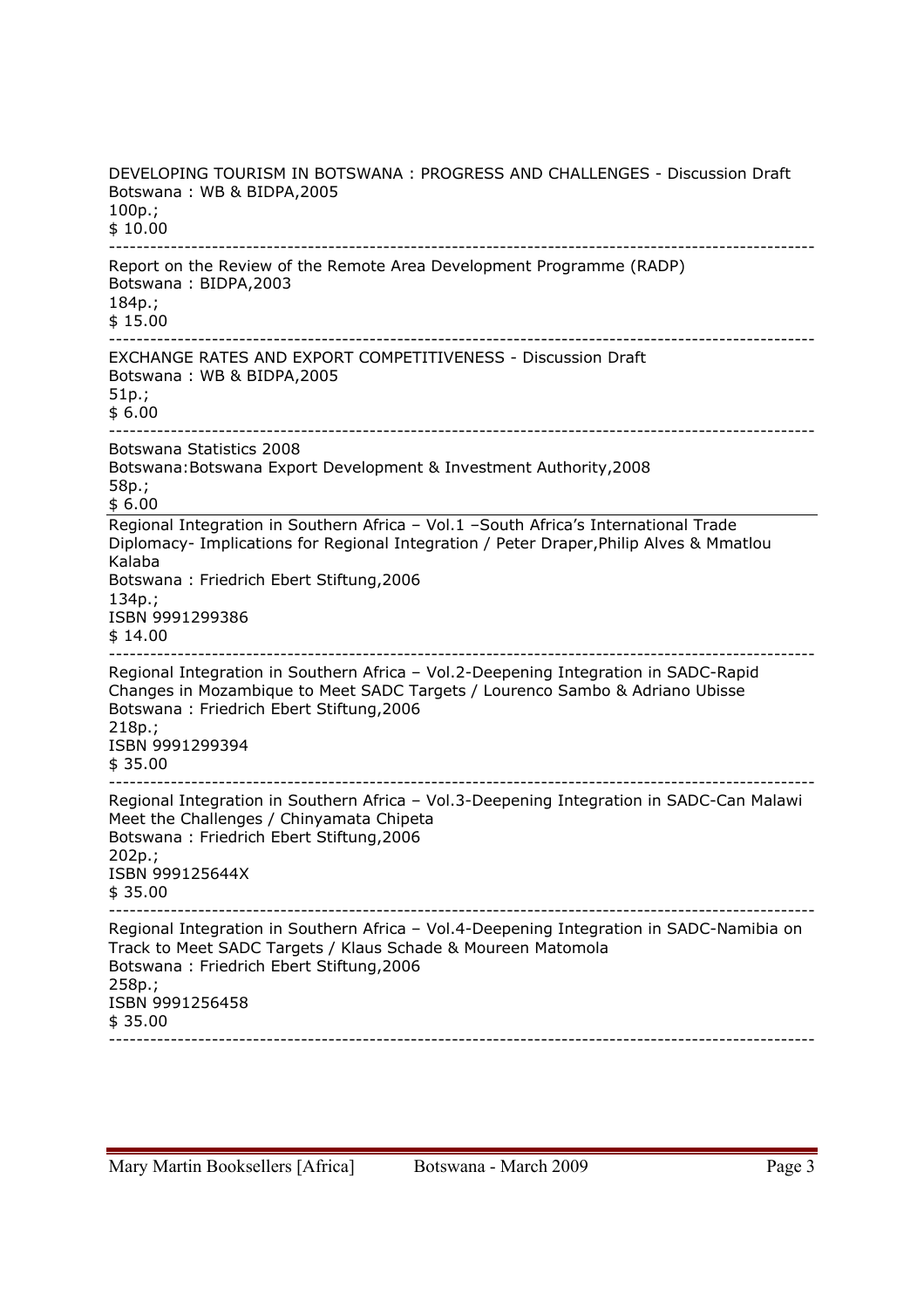Regional Integration in Southern Africa – Vol.5-Deepening Integration in SADC-Botswana –a Benchmark for the Region / Grace G.Tabengwa & Jay Salkin Botswana : Friedrich Ebert Stiftung,2006 238p.; ISBN 9991256466 \$ 35.00 ------------------------------------------------------------------------------------------------------- Regional Integration in Southern Africa – Vol.6-Deepening Integration in SADC- South Africa – SADC's Economic Engine / Mmatlou Kalaba & Owen Willcox & Philip Alves Botswana : Friedrich Ebert Stiftung,2006 262p.; ISBN 9991256474 \$ 35.00 ------------------------------------------------------------------------------------------------------- Regional Integration in Southern Africa – Vol.7-Deepening Integration in SADC- Zambia's Economic Policies in Line with SADC Targets / Inyambo Mwanawina Botswana : Friedrich Ebert Stiftung,2007 130p.; ISBN 9789991244303 \$ 13.00 ------------------------------------------------------------------------------------------------------- Regional Integration in Southern Africa – Vol.8-Deepening Integration in SADC- Mauritius – Achievements and Coming Challenges / Sanjeev K.Sobhee & Veepin Bhowon Botswana : Friedrich Ebert Stiftung,2007 210p.; ISBN 9789991244310 \$ 35.00 ------------------------------------------------------------------------------------------------------- Regional Integration in Southern Africa – Vol.9-Deepening Integration in SADC-Tanzania – Torn between EAC and SADC / Oswald Mashindano,Dennis Rweyemamu & Daniel Ngowi Botswana : Friedrich Ebert Stiftung,2007 224p.; ISBN 9991256482 \$ 35.00 ------------------------------------------------------------------------------------------------------- Regional Integration in Southern Africa – Vol.10-Deepening Integration in SADC-Zimbabwe-Missing SADC Macroeconomic Targets / Benson Zwizwai Botswana : Friedrich Ebert Stiftung,2007 124p.; ISBN 9991256490 \$ 13.00 ------------------------------------------------------------------------------------------------------- Regional Integration in Southern Africa – Vol.11-Deepening Integration in SADC-Madagascar – Challenges for the Newcomer Botswana : Friedrich Ebert Stiftung,2007 168p.; ISBN 9789991244327 \$ 15.00 -------------------------------------------------------------------------------------------------------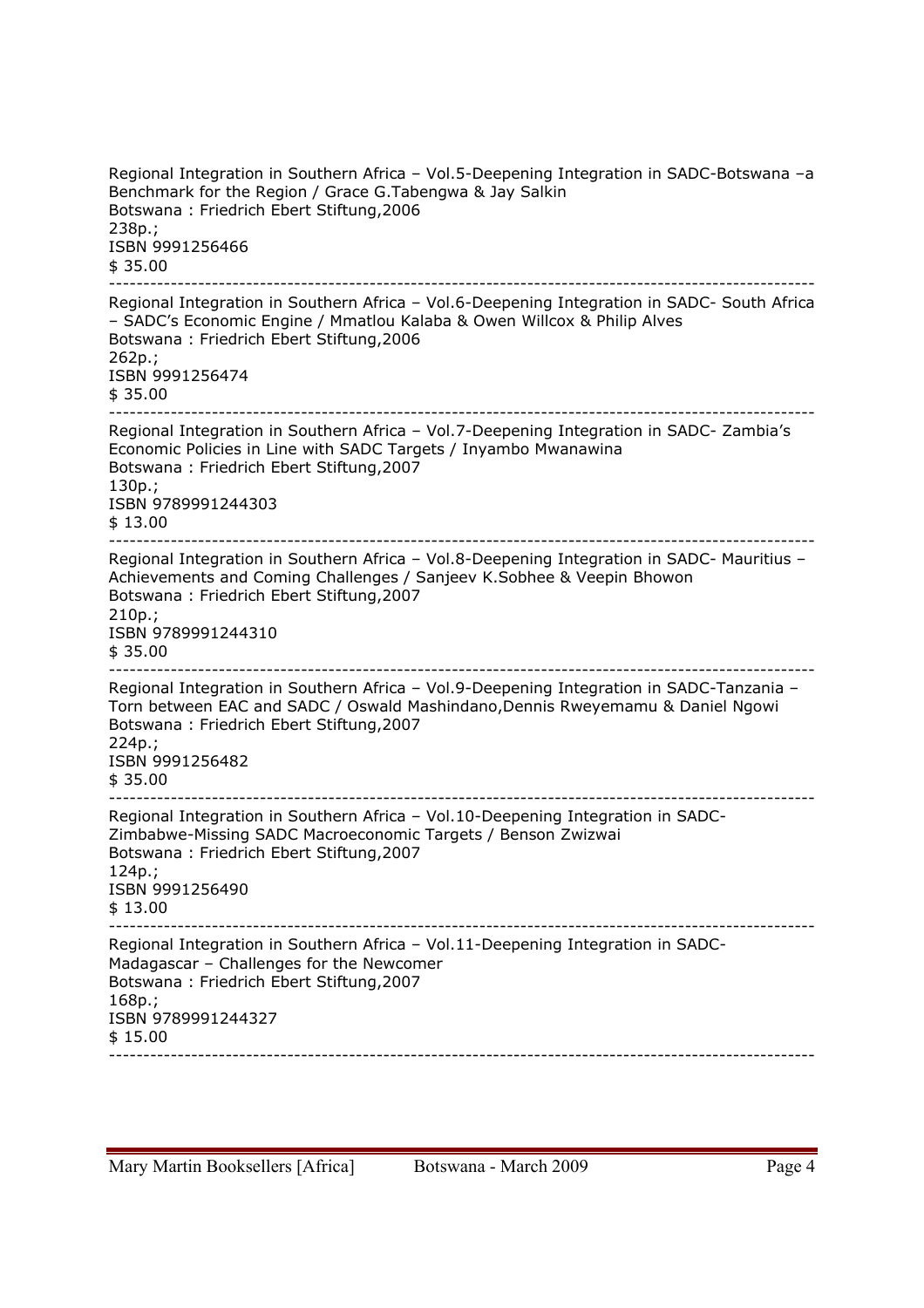Regional Integration in Southern Africa – Vol.12-Deepening Integration in SADC-Macroeconomic Policies and Social Impact –A Comparative Analysis of 10 Country Studies and Surveys of Business and Non-State Actors / Edited by Chinyamata Chipeta Botswana : Friedrich Ebert Stiftung,2007 277p.; ISBN 9789991244334 \$ 35.00 ------------------------------------------------------------------------------------------------------- Aspects of the Botswana Economy: Selected Papers / J.S. Salkin, D. Mpabanga, D. Cowan, J. Selwe, M. Wright (Eds) Botswana:Lightbooks Publishers,1997 ISBN 999127104X \$ 15.00 ------------------------------------------------------------------------------------------------------- Farmers and Farm Workers in the Ghanzi District – A Story of perseverance 1998-2003 / B.K.Maphane and Janet Hermans Botswana : Bay Publishing Ltd,2003 62p.; \$ 5.00 ------------------------------------------------------------------------------------------------------- Botswana Federation of Trade Unions –Position Paper on Privatization in Botswana Botswana : BFTU,2006 30p.; \$ 4.00 ------------------------------------------------------------------------------------------------------- Botswana Federation of Trade Unions –Policy Position Paper on Globalization Botswana : BFTU,2007 34p.; \$ 4.00 ------------------------------------------------------------------------------------------------------- Botswana Federation of Trade Unions –Policy Position Paper on Social Security & Social Protection in Botswana Botswana : BFTU,2007 54p.;  $$6.00$ ------------------------------------------------------------------------------------------------------- Botswana Federation of Trade Unions –Policy on Health & Occupational Safe Environment in Botswana Botswana : BFTU,2007 46p.; \$ 5.00 ------------------------------------------------------------------------------------------------------- Botswana Federation of Trade Unions –Policy on Education in Botswana Botswana : BFTU,2007 22p.;  $$4.00$ ------------------------------------------------------------------------------------------------------- Botswana-Millennium Development Goals-Status Report 2004 Botswana:Government of Botswana & UNDP,2004 78p.; \$ 8.00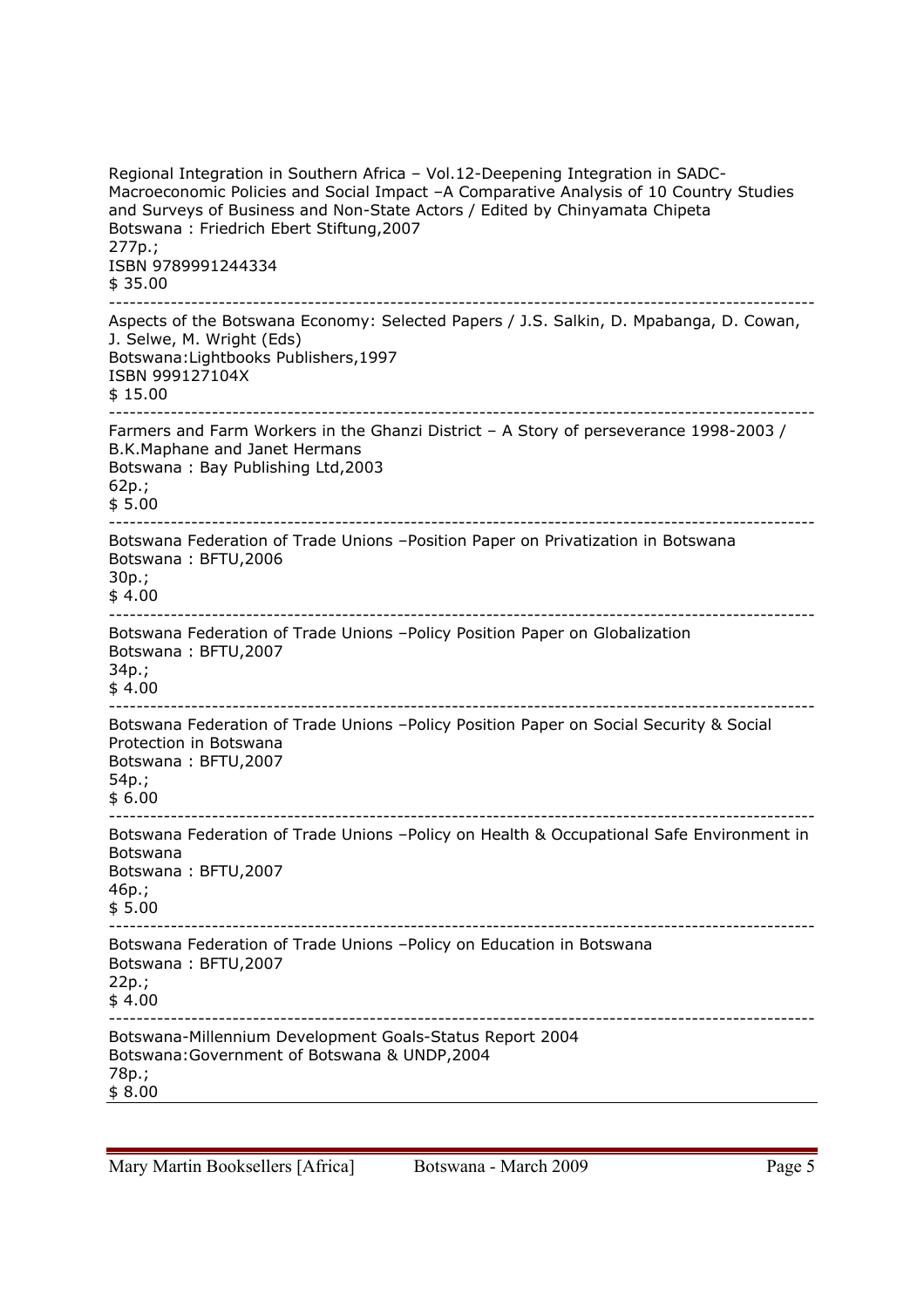Report on the SADC Consultative Conference on Gender and Development Botswana : SADC,2005 45p.; \$ 5.00 ------------------------------------------------------------------------------------------------------- Strategic Implementation Framework on Gender and Development,2006-2010 Botswana : SADC,2006 38p.; \$ 4.00 ------------------------------------------------------------------------------------------------------- Trade Unions in Botswana – Country Report 2008 Botswana : Friedrich Ebert Stiftung,2008 36p.; ISBN 9991244358 \$ 4.00 ------------------------------------------------------------------------------------------------------- National Bio-safety Framework Botswana:Government of Botswana,2006 50p.; \$ 5.00 ------------------------------------------------------------------------------------------------------- REPORT ON BOTSWANA LEADERSHIP DEVELOPMENT INITIATIVE WORKSHOP-Part II Botswana : UNDB,2004 72p.; \$ 8.00 ------------------------------------------------------------------------------------------------------- Botswana Millennium Development Goals-Status Report 2004 –Achievements,Future :Challenges & Choices Botswana: Govt & UNDP,2004 78p.; \$ 8.00 ------------------------------------------------------------------------------------------------------- Regional Indicative Strategic Development Plan Botswana : SADC 163p.; \$ 15.00 ------------------------------------------------------------------------------------------------------- Regional Indicative Strategic Development Plan-Summary Botswana : SADC 8p.;  $$4.00$ ------------------------------------------------------------------------------------------------------- Strategic Indicative Plan for the Organ on Politics,Defence and Security Cooperation Botswana : SADC,2004 85p.; \$ 9.00 ------------------------------------------------------------------------------------------------------- Second Common Country Assessment for Botswana – Final Report Botswana : United Nations Systems,2007 48p.; \$ 5.00 -------------------------------------------------------------------------------------------------------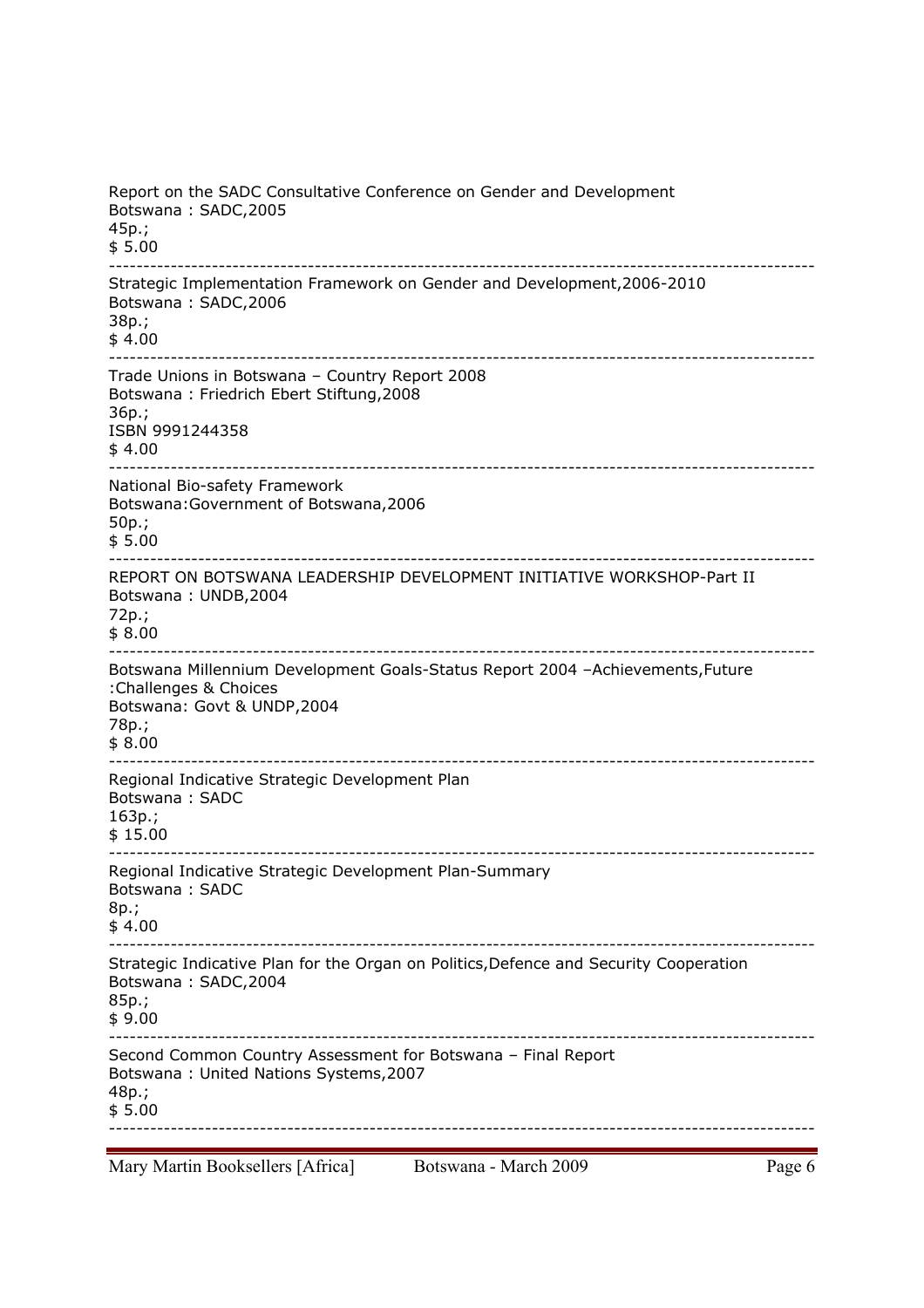# **Education**

| A Compendium of Really Useful Knowledge for Junior Secondary Science Teachers / R.<br>Prophet<br>Botswana: Lightbooks Publishers, 2002<br>ISBN 9991271287<br>\$38.00                                                                 |
|--------------------------------------------------------------------------------------------------------------------------------------------------------------------------------------------------------------------------------------|
| Computer Literacy and Awareness for Botswana Book 1 / D. Dixon and R. Doherty<br>Botswana: Lightbooks Publishers, 1998<br>ISBN 9991271074<br>\$44.00                                                                                 |
| A Chronicle of Print and Electronic Journalism for Aspiring Journalists / W. Levy<br>Botswana: Lightbooks Publishers, 2003<br>ISBN 9991271309<br>\$32.00                                                                             |
| The Development of Education in Botswana 1937-1987: The Role of Teachers'<br>Organisations / T.P. Vanqa<br>Botswana: Lightbooks Publishers, 1998<br>ISBN 9991271066<br>\$32.00                                                       |
| Educational Research for Sustainable Development / Edited by B. Chilisa, L. Mafela & J.<br>Preece<br>Botswana: Lightbooks Publishers, 2003<br>ISBN 9991271317<br>\$35.00                                                             |
| <b>Environmental &amp; Conservation</b>                                                                                                                                                                                              |
| Which way Botswana's Environment? Proceedings of a symposium organized by KCS /<br>Edited by K.Cameron<br>Botswana: The Kalahari Conservation Society, 1992<br>$188p.$ ;<br>ISBN 9991201238<br>\$5.00                                |
| National Technical Predator - Management and conservation workshop in Botswana<br>Botswana: The Kalahari Conservation Society, 2001<br>194p.;<br>ISBN 99912 8902X<br>\$6.00                                                          |
| Proceedings of a National Conference on Conservation and Management of wildlife in<br>Botswana -Strategies for the twenty first century<br>Botswana: The Kalahari Conservation Society, 1997<br>357p.;<br>ISBN 99912 02617<br>\$6.00 |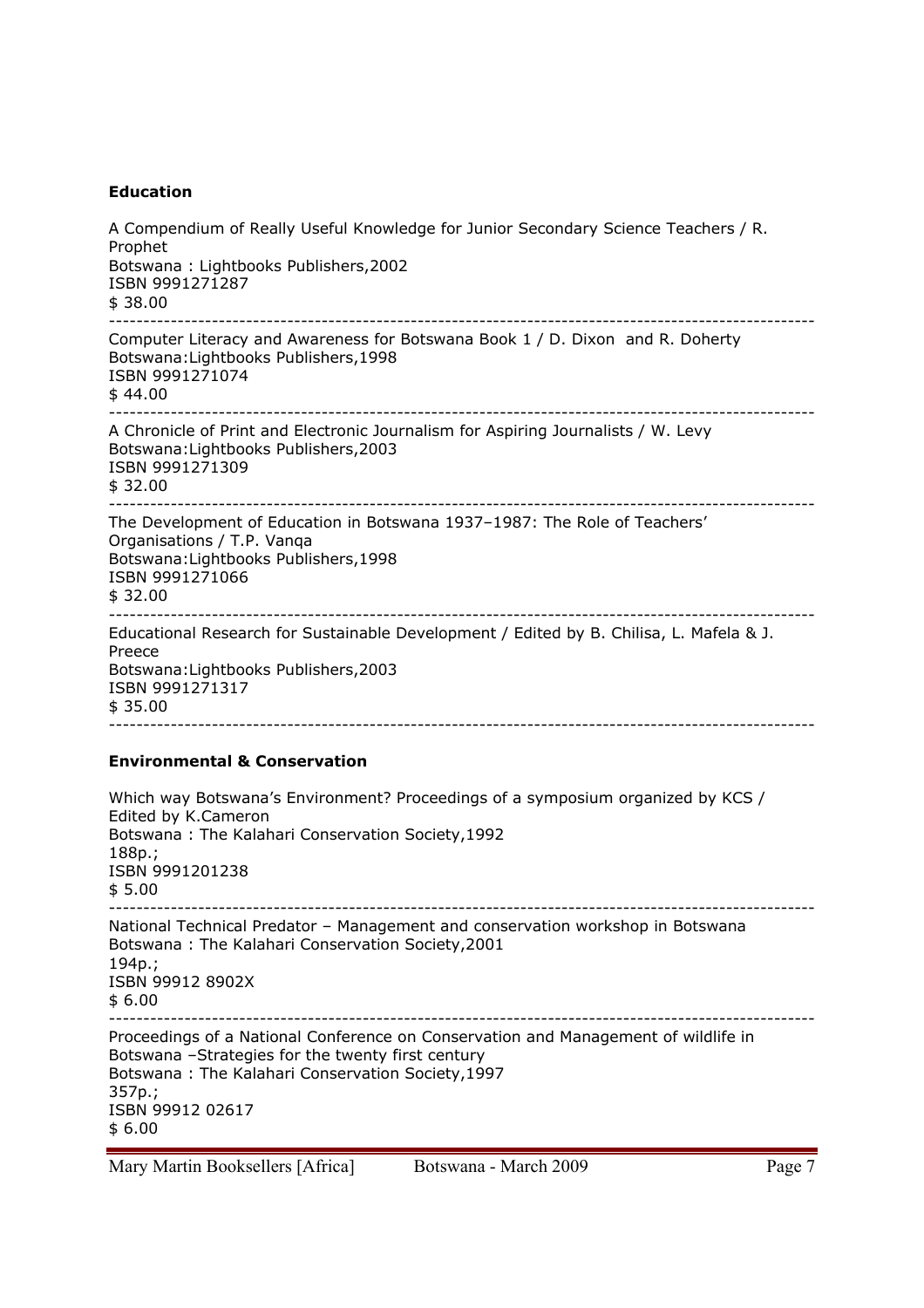------------------------------------------------------------------------------------------------------- Gaborone in Bloom / Doreen WolfSen McColaugh Botswana : Doreen WolfSen McColaugh,1997 107p.; ISBN 9991221085 \$ 18.00 ------------------------------------------------------------------------------------------------------- The Nature of Botswana – A guide to Conservation and Development / Alec Campbell Zimbabwe : IUCN,1990 87p.; ISBN 2880329345 \$ 5.00 ------------------------------------------------------------------------------------------------------- The Future of Botswana's Elephants – Proceedings of a Workshop organized by Kalahari conservation society / Edited by P Hancock Botswana : Kalahari Conservation Society 96p.; \$ 5.00 ------------------------------------------------------------------------------------------------------- The Present status of Wildlife and its future in Botswana – The proceedings of a symposium /work shop organized by Kalahari conservation society / Edited by K.Leggett Botswana : Kalahari Conservation Society 150p.; \$ 5.00 ------------------------------------------------------------------------------------------------------- Beginners Guide to Birds of Botswana / Edited by Kabelo J.Senyatso Botswana:Bird Life Botswana,2005 115p.; ISBN 99912 59708 \$ 15.00 ------------------------------------------------------------------------------------------------------- Bird Activity Book / Doreen McColaugh Botswana:Bird Life Botswana,2007 124p.; ISBN 9789991259789 \$ 15.00 ------------------------------------------------------------------------------------------------------- Babbler : Yearly Journal of Birdlife Botswana Botswana : Bird Life Botswana,2008 70p.; ISSN 1012-2974 \$ 15.00 ------------------------------------------------------------------------------------------------------- Birds in the Gaborone Area and Where to find them / Stephanie J.Tyler and Wendy D.Borello Botswana : Botswana Bird Club,1998 100p.; ISBN 99912 02668 \$ 15.00 -------------------------------------------------------------------------------------------------------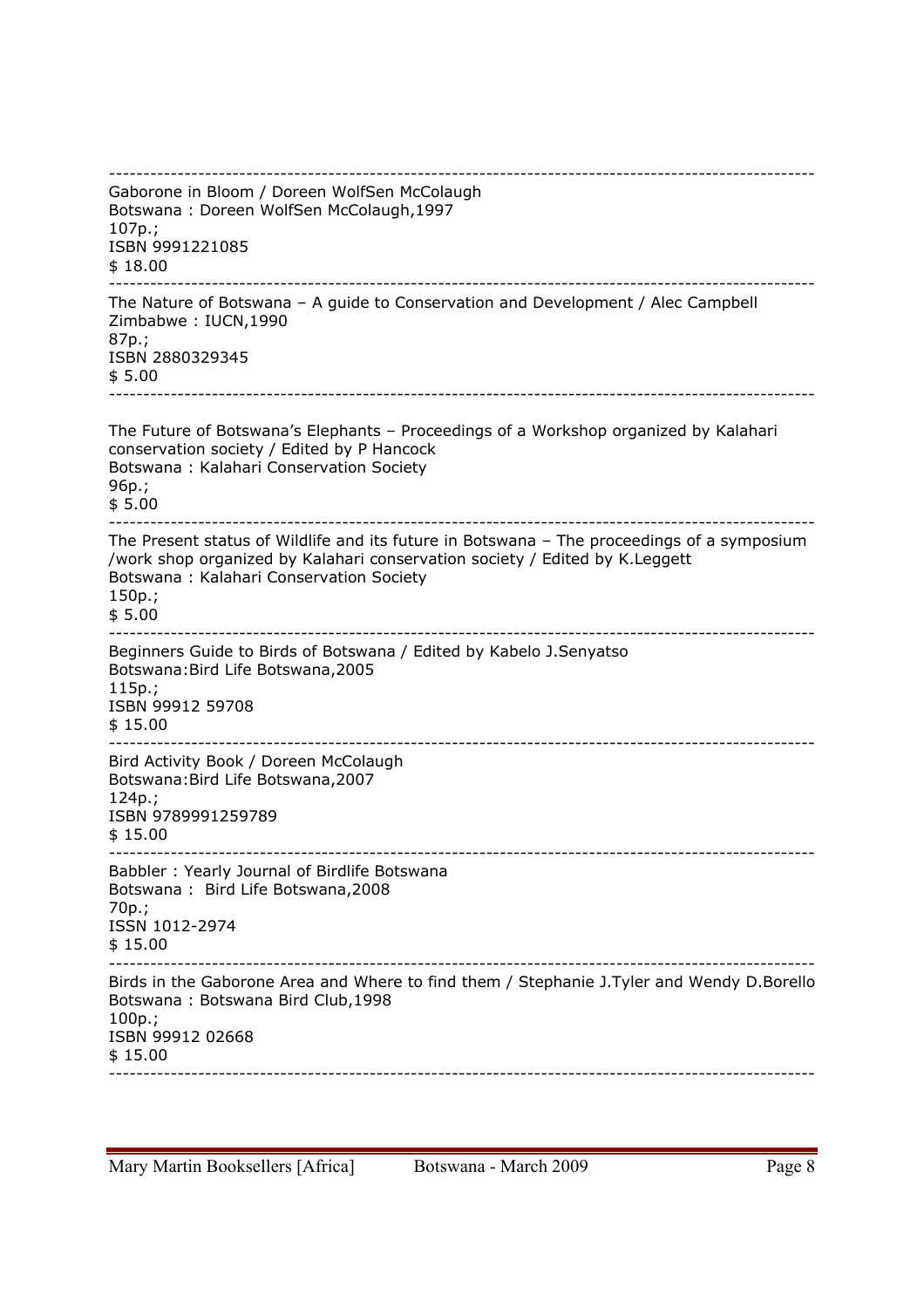Birds of Botswana – An Annotated working Bibliography-1835-1995 / Wendy D.Borello and Remigio M.Borello South Africa:Russel Friedman Books,1997 398p.; ISBN 1875091092 \$ 43.00 -------------------------------------------------------------------------------------------------------

# **General Books**

| Pottery and Other Crafts of Botswana-Catalogue<br>Botswana: The department of Industrial Affairs, 2008<br>$28p.$ ;<br>\$6.00                        |
|-----------------------------------------------------------------------------------------------------------------------------------------------------|
| Collecting Stamps In Botswana -Stamp Collector's Edition / Sheila Case<br>Botswana: Botswana Post, 2002<br>$40p.$ ;<br>ISBN 9789991207254<br>\$8.00 |
| Stamp Issues 2007<br>Botswana: Botswana Post, 2008<br>\$71.00                                                                                       |
| (It is a collection of stamps issued in that year)                                                                                                  |
| Prosperity Equation Equipment for Success / Phemelo Kgalaga<br>Botswana: Gospel House Publishers, 2008<br>95p.;<br>ISBN 9789991207513<br>\$20       |
| My Future Today -A Guide for Youth<br>Botswana: DITSHWANELO-The Botswana Centre for Human Rights, 2007<br>$160p.$ ;<br>\$15                         |
| Arise & Get in your place / Rev. Letty K. Sebutlana<br>Botswana: Rev.Letty K.Sebutlana, 2008<br>134p.;<br>ISBN 9789991207179<br>\$23                |
| TSHEKEDI KHAMA: The Master whose dogs barked at. / Gasebalwe Seretse<br>Botswana: Gasebalwe Seretse, 2004<br>ISBN 9991204865<br>\$35.00             |
|                                                                                                                                                     |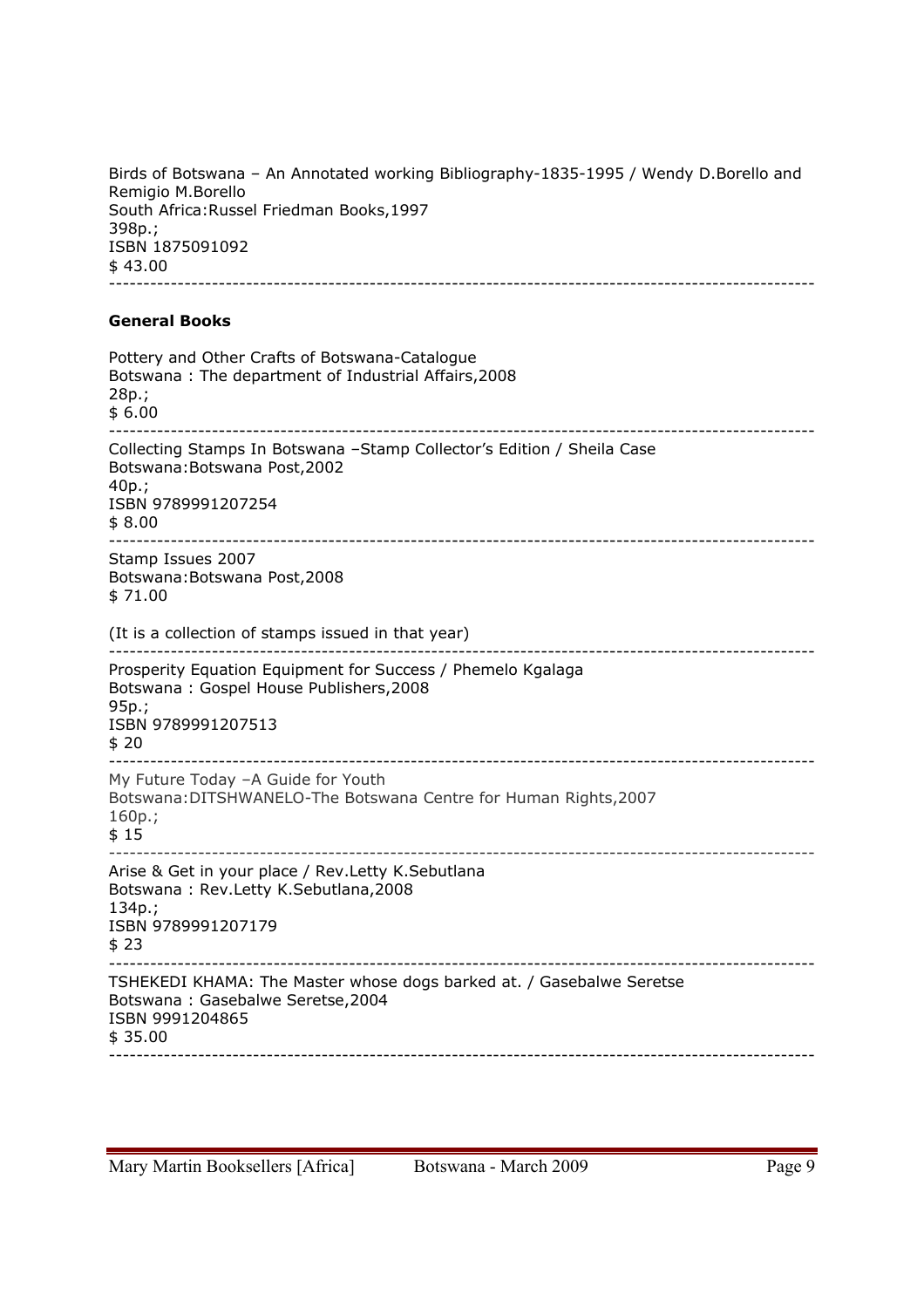Pula ,Pula,Pula –Two years in search of Money,Rain and Blessing for Botswana / Robyn Cox UK : Wild Dog Publishing,2008 295p.; ISBN 9780955777806 \$ 54.00 -------------------------------------------------------------------------------------------------------

PHANE – First National Multidisciplinary Symposium on PHANE / Edited by B.A.Gashe & S.F.Mpuchane Botswana : The Kalahari Conservation Society,1996 139p.; ISBN 9991291334 \$ 3.00 -------------------------------------------------------------------------------------------------------

## **History**

Botswana Notes and Records –Volume 38-2006 Botswana:Botswana Society,2008 226p.; ISSN 05255090 \$ 29.00 ------------------------------------------------------------------------------------------------------- Botswana Notes and Records-Volume 1 to 37 (1968 – 2005) Botswana : Botswana Society, 1968- ISSN 0525-5090 \$ 163.00 (Set Except Vol.18) (Pls note Volume 18 is not available in this –Out of print) -------------------------------------------------------------------------------------------------------

# **HIV/AIDS**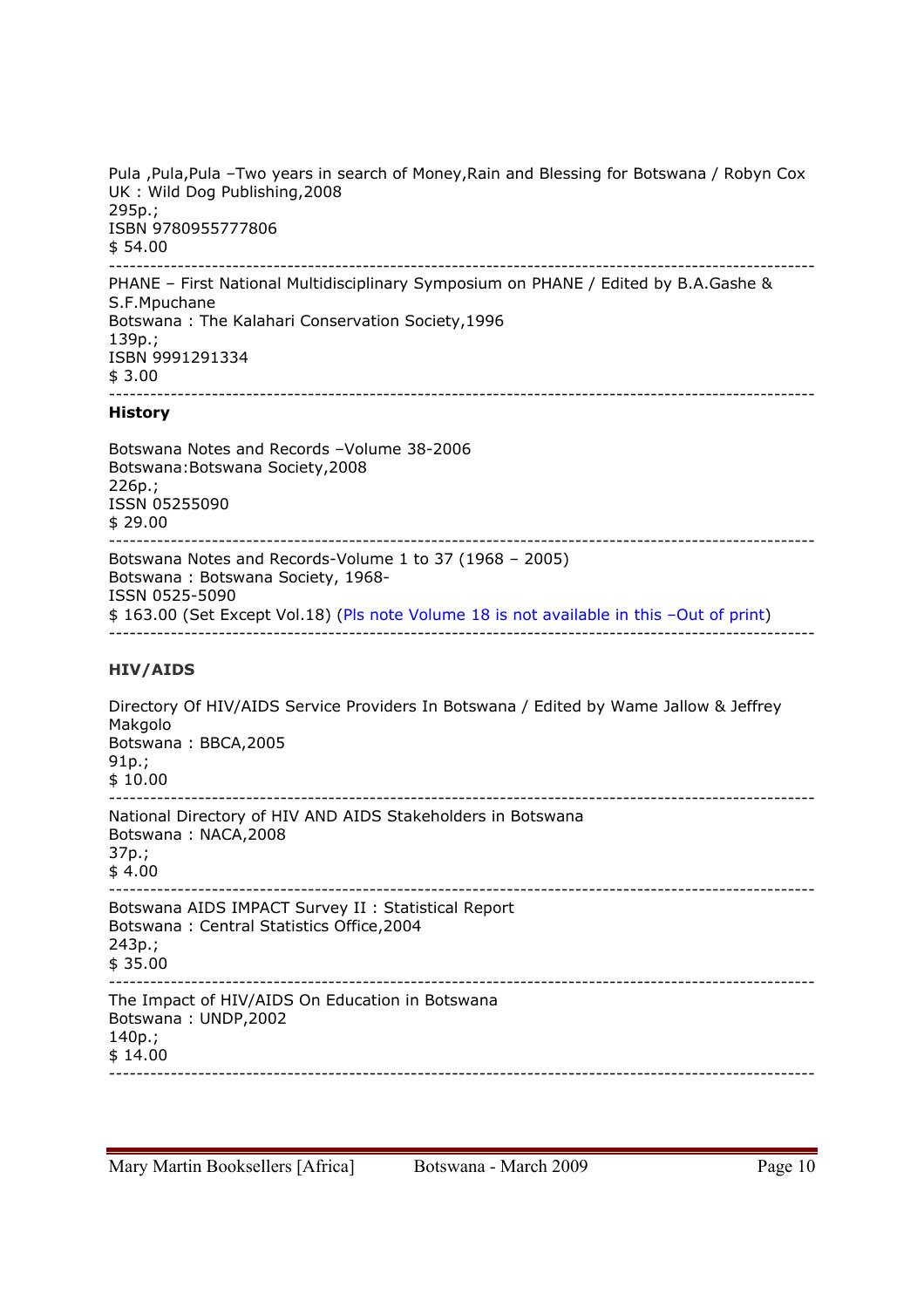The Demographic Impact of HIV/AIDS in Botswana:Modelling the impact of HIV/AIDS in Botswana Botswana : UNDB & NACA,2006 152p.; \$ 15.00 ------------------------------------------------------------------------------------------------------- The Economic Impact of HIV/AIDS in Botswana Botswana : UNDP & NACA,2006 138P.; \$ 14.00 ------------------------------------------------------------------------------------------------------- Botswana National Strategic Framework for HIV AIDS 2003-2009 Botswana : NACA,2003 106p.; \$ 11.00 ------------------------------------------------------------------------------------------------------- The Mid-Term Review of the Botswana National Strategic Framework for HIV AIDS 2003- 2009 Botswana : NACA,2007 156p.; \$ 15.00 ------------------------------------------------------------------------------------------------------- 2008 Progress Report of the National Response to the UNGASS - Declaration of Commitment on HIV/AIDS Botswana : NACA,2008 97p.; \$ 100.00 ------------------------------------------------------------------------------------------------------- Botswana AIDS Impact Survey II:Popular Report Botswana:National AIDS Co-ordinating Agency (NACA),2005 89p.; \$ 9.00 The Economic Impact of HIV/AIDS in Botswana-Executive Summary Botswana:National AIDS Co-ordinating Agency (NACA) & United Nations Development Programme (UNDP),2007 10p.; \$ 4.00 The Impact of HIV/AIDS on Current and Future Population Characteristics and Demographics in Botswana – Final Report Botswana : UNDB,2000 55p.; \$ 6.00 ------------------------------------------------------------------------------------------------------- The Impact of HIV/AIDS on Health sector in Botswana Botswana : UNDB,2000 113p.; \$ 12.00 -------------------------------------------------------------------------------------------------------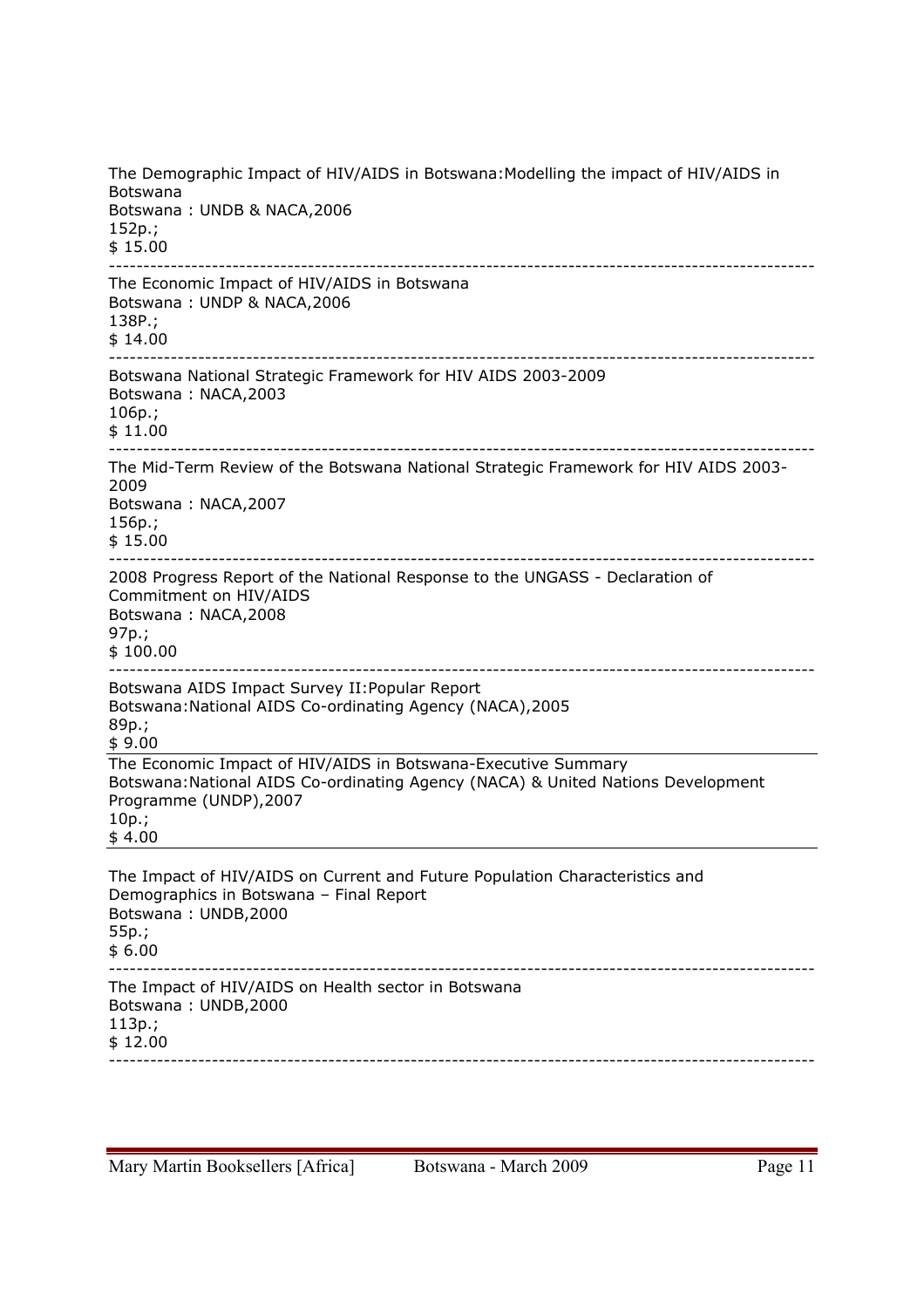FINAL REPORT ON PROCEEDINGS OF THE UNDP LEADERSHIP FOR RESULTS HIV / AIDS PROGRAMME Botswana : NACA & UNDP,2006 86p.;  $$9$ ------------------------------------------------------------------------------------------------------- Report on the Assessment of HIV/AIDS Programs in Ngamiland Botswana : USAID,2005 43p.; \$ 5 ------------------------------------------------------------------------------------------------------- **Humanities & Social Science**  Adult Education and Poverty Reduction. Issues for Policy research and practice / Edited by Julia Precce,Rund Vander Veen, Wapula Nelly Raditloaneng Botswana:Lightbooks Publishers,2007 ISBN 97899991271361 \$ 52.00 ------------------------------------------------------------------------------------------------------- Mapping Local Democracy in Gaborone City / Zibani Maundeni Botswana: Botswana Association of Local Authorities (BALA),2004 46p.; ISBN 9991256423 \$ 5.00 **-------------------------------------------------------------------------------------------------**  Mapping Local Democracy in Francistown, Gantsi and Lobatse / Zibani Maundeni Botswana: Botswana Association of Local Authorities (BALA),2005 92p.; ISBN 9991256431 \$ 10.00 ------------------------------------------------------------------------------------------------------- THE DEATH PENALTY IN BOTSWANA-HASTY AND SECRETIVE HANGINGS Botswana:DITSHWANELO-The Botswana Centre for Human Rights,2007 36p.;  $$4.00$ ------------------------------------------------------------------------------------------------------- Changing Family Systems – A Global Perspective / Edited by Tapologo Maundeni , Lisa Lopez Levers & Gloria Jacques Botswana : Bay Publishing,2008 404p.; ISBN 9789991246406 \$ 93 ------------------------------------------------------------------------------------------------------- Botswana Human Development Report 2005 Botswana:United Nations Development Programme,2005 144p.; ISBN 9991205020 \$ 15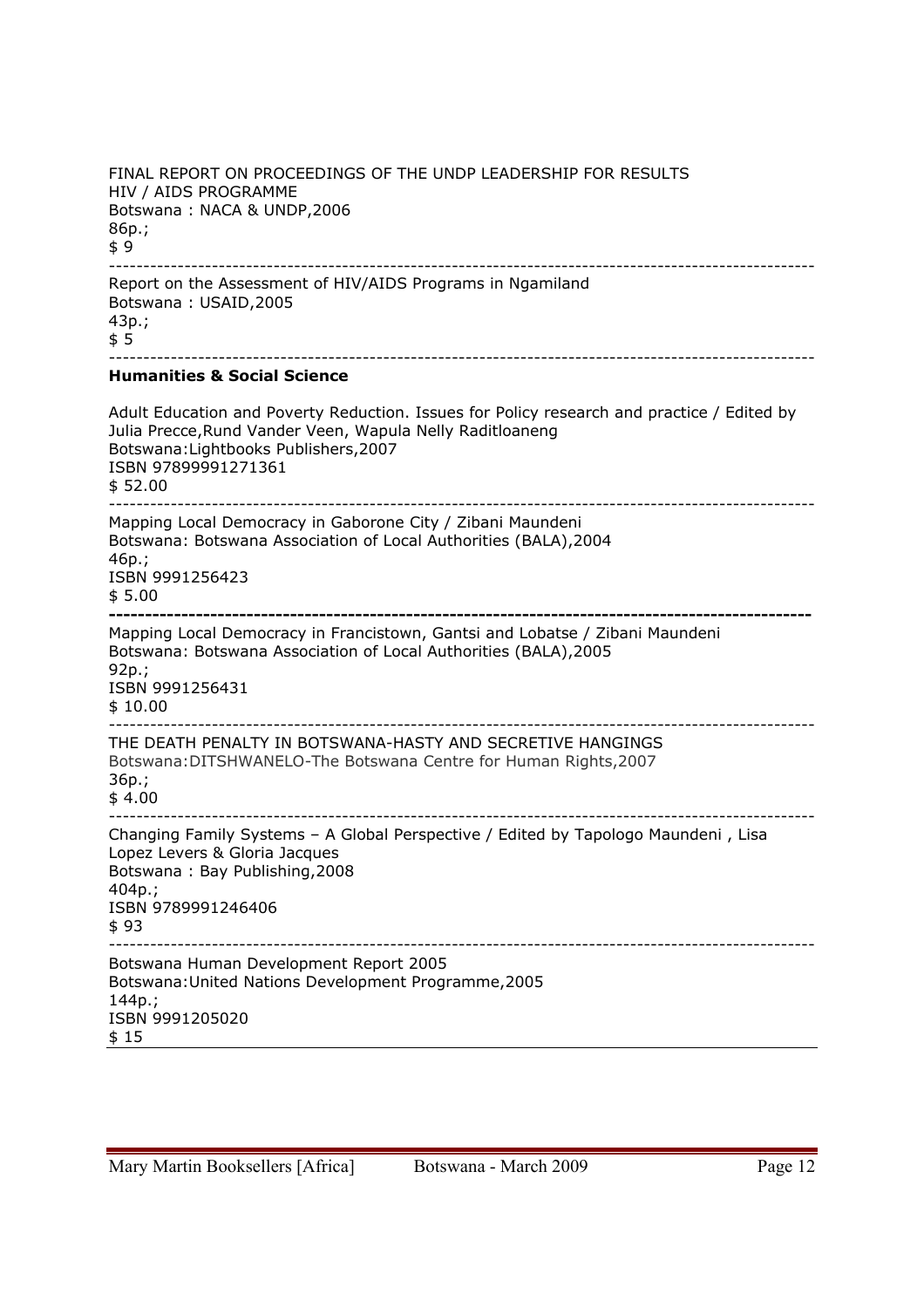#### **Law**

| A History of Higher Courts of Botswana<br>Botswana: Mmegi Publishing House, 1994                                                                                                                 |
|--------------------------------------------------------------------------------------------------------------------------------------------------------------------------------------------------|
| ISBN 9991201521<br>\$33.00                                                                                                                                                                       |
| The Citizenship Case / U. Dow<br>Botswana: Lightbooks Publishers, 1995<br>ISBN 9991271023<br>\$16.00                                                                                             |
| Report on Land and Property Grabbing / Emang Basadi<br>Botswana: Lightbooks Publishers, 2002<br>ISBN 9991271252<br>\$15.00                                                                       |
| Administrative Law of Botswana<br>Botswana: Mmegi Publishing House, 2008<br>490p.;<br>ISBN 9789991291710<br>\$72.00                                                                              |
| Laws Of Botswana - 16 Volumes (Updated till 2006)<br>Botswana: Department of Government Printing and Publishing Services, 2007<br>\$1564.00                                                      |
| Laws of Botswana Updates- LRO 1 - 2007<br>Botswana: Department of Government Printing and Publishing Services, 2007<br>\$91.00                                                                   |
| Laws of Botswana Updates- LRO 1 - 2008<br>Botswana: Department of Government Printing and Publishing Services, 2008<br>\$168.00                                                                  |
| The Botswana Law Reports 2007 (2)/ Edited By Glenda Jeffries, James Evans & Caryl Verrier<br>Botswana: Government Of Botswana & Blackhall Publishing, Ireland, 2008<br>ISSN 15611582<br>\$145.00 |
| Botswana Statute Law 2007(Volume 91)<br>Botswana: Department of Government Printing and Publishing Services, 2008<br>656p.;<br>\$152.00                                                          |
| <b>Linguistics</b>                                                                                                                                                                               |
| Cotourana English, Fralish Cotourana Distingence (Compiled by 7 I Matumes)                                                                                                                       |

Setswana-English, English-Setswana Dictionary / Compiled by Z I Matumo Botswana : Macmillan,2009 (re printed) 647p.; ISBN 9991277773 \$ 54.00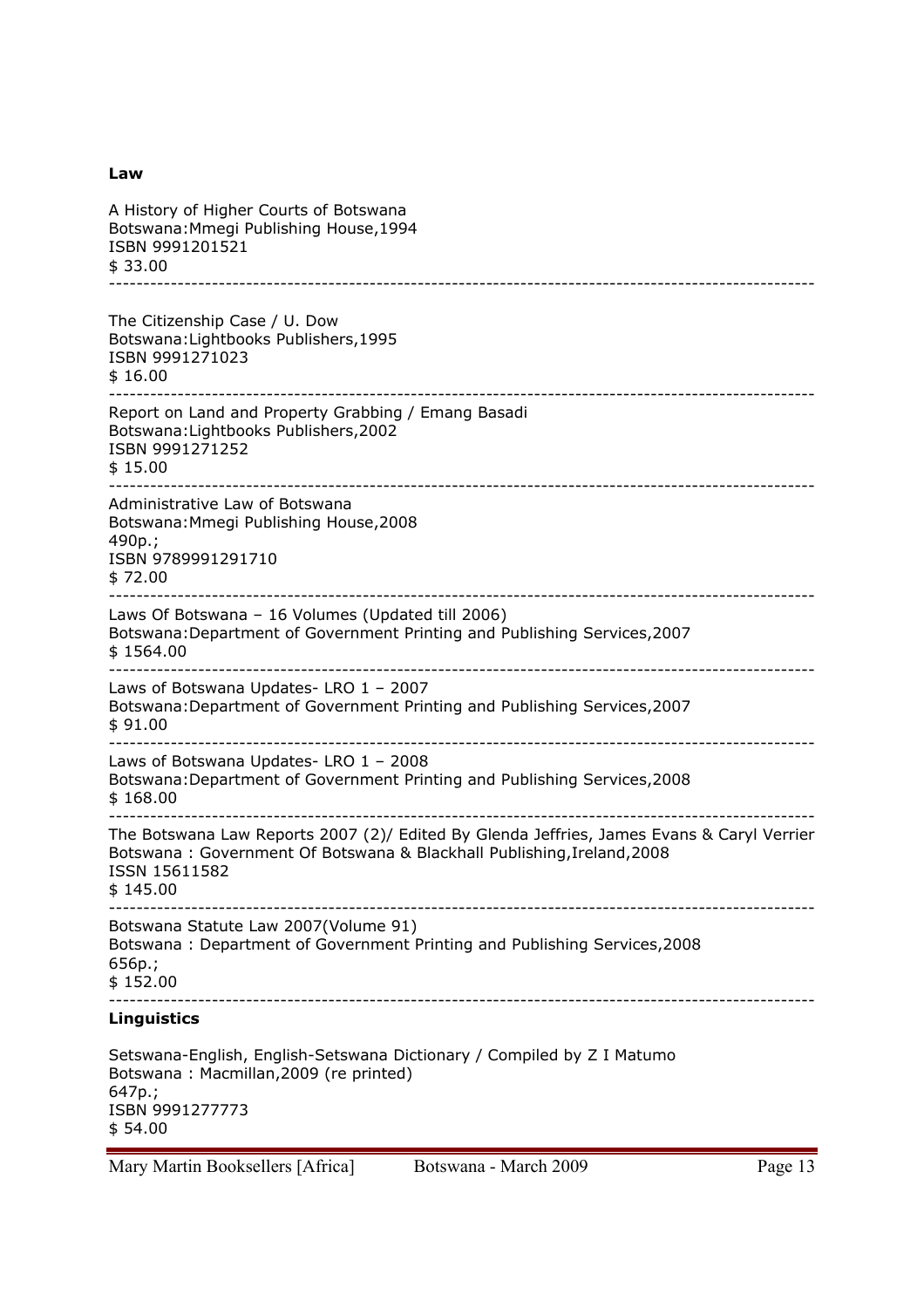| Phrase Book Setswana-English / Edited by M.Nkoane<br>Botswana: Pula Press, 2008(29 th impression)<br>$93p.$ ;<br>ISBN 9991261273<br>\$13.00                                                                                         |
|-------------------------------------------------------------------------------------------------------------------------------------------------------------------------------------------------------------------------------------|
| Compact Setswana Dictionary English-Setswana: Setswana-English<br>South Africa: Shuter and Shooter, 2008 (Third Edition)<br>199p.;<br>ISBN 9780796006394<br>\$23.00                                                                 |
| First steps in spoken Setswana<br>Botswana: Pula Press, 2008 (Seventeenth edition)<br>$107p.$ ;<br>ISBN 9789000007110<br>\$25.00                                                                                                    |
| The Sound System of Setswana (2nd edition) / University of Botswana Department of<br>African Languages and Literature<br>Botswana: Lightbooks Publishers, 1999<br>ISBN 9991271163<br>\$38.00                                        |
| An Introduction to the Structure of Setswana Sentences / University of Botswana<br>Department of African Languages and Literature<br>Botswana: Lightbooks Publishers, 2000<br>ISBN 9991271171<br>\$38.00                            |
| <b>Literature</b>                                                                                                                                                                                                                   |
| Life & Work of Bessie Head - A celebration of the seventieth Anniversary of her birth /<br>Edited by Seatholo M. Tumedi, Leloba S.Molema & M.J.Daymond<br>Botswana: Pentagon Publishers, 2008<br>291p.;<br>9789991248783<br>\$33.00 |
| <b>Official Publications</b>                                                                                                                                                                                                        |
| National Development Plan 7: 1991 -1997<br>Botswana: Ministry of finance and Development planning, 1991<br>$605p.$ ;<br>\$8.00                                                                                                      |
| National Development Plan 8: 1997/98 - 2002/03<br>Botswana: Ministry of finance and Development planning, 1997<br>$625p.$ ;<br>\$10.00                                                                                              |
| Mary Martin Booksellers [Africa]<br>Botswana - March 2009<br>Page 14                                                                                                                                                                |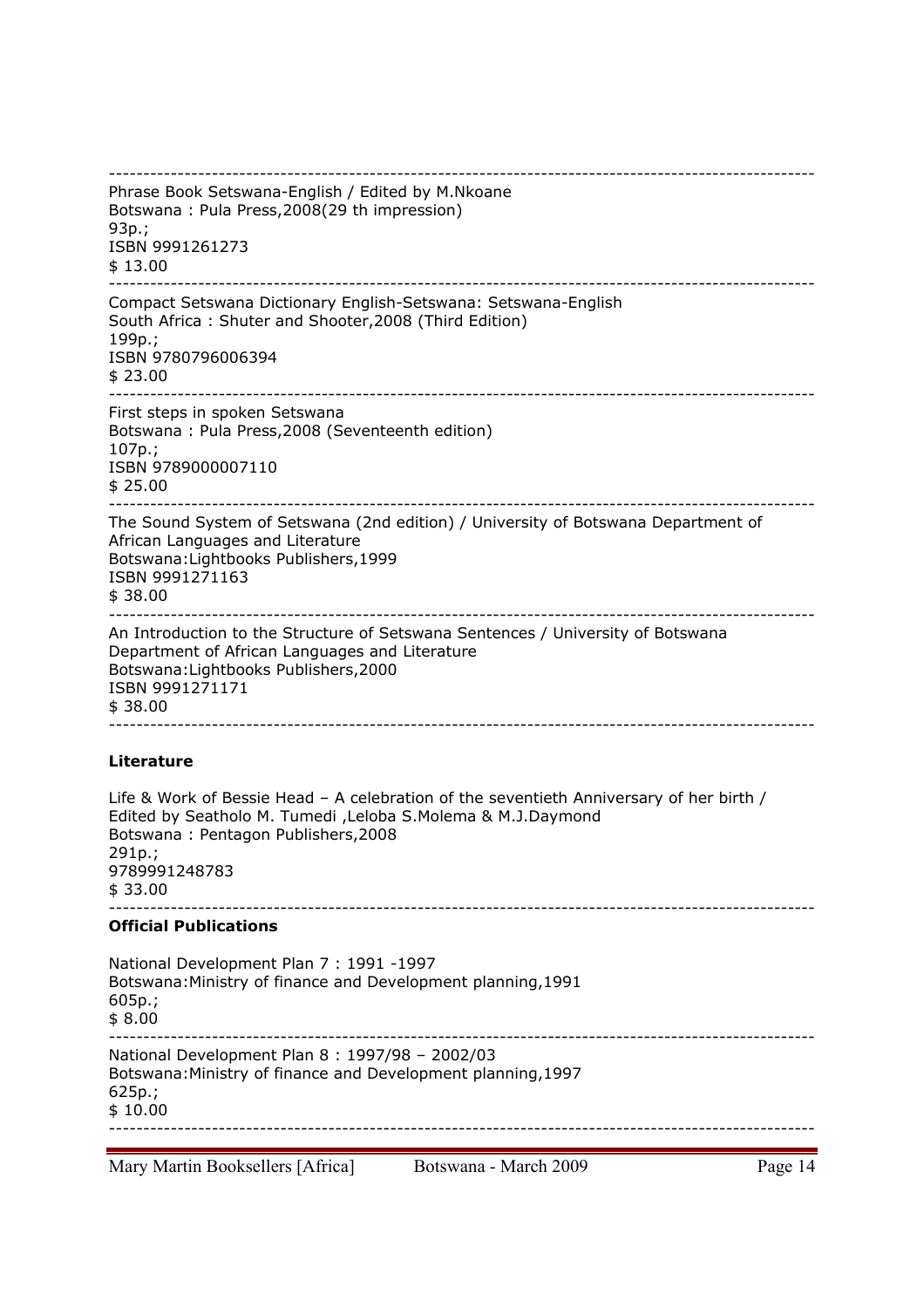Mid-Term Review of NDP 8 (National Development Plan 8) Botswana:Ministry of finance and Development planning,2000 132p.; \$ 10.00 ------------------------------------------------------------------------------------------------------- Mid-Term Review of NDP 9 (National Development Plan 9) Botswana:Ministry of finance and Development planning,2006 152p.; \$ 6.00 ------------------------------------------------------------------------------------------------------- 2009-Budget Speech -By Honourable Baledzi Gaolothe-Minister of finance and Development. Delivered to the national assembly on 2nd Feb-2009 Botswana:Government Printer,2009 \$ 5.00 ------------------------------------------------------------------------------------------------------- National Accounts of Botswana Quarterly Gross Domestic Product 1997/98-2007/08 Botswana : Central Statistics Office,2006 58p.; \$ 6.00 ------------------------------------------------------------------------------------------------------- STATS BRIEF - WORK PERMIT HOLDERS  $-1^\text{ST}$ ,  $2^\text{ND}$   $3^\text{RD}$  &  $4^\text{TH}$ QUARTER -2008 Botswana : Central Statistics Office,2009 26p.; \$ 4.00 ------------------------------------------------------------------------------------------------------- POPULATION PROJECTIONS FOR BOTSWANA: 2001 – 2031 Botswana : Central Statistics Office,2004 18p.; \$ 4.00 ------------------------------------------------------------------------------------------------------- Environment Statistics 2006 Botswana : Central Statistics Office,2008 242p.; \$ 35.00 ------------------------------------------------------------------------------------------------------- Forestry Statistics, Botswana : Central Statistics Office,2004 15p.; \$ 4.00 ------------------------------------------------------------------------------------------------------- StatsBrief-Environment Statistics 2006 Botswana : Central Statistics Office,2008 17p.; \$ 4.00 ------------------------------------------------------------------------------------------------------- Botswana Demographic Survey 2006 Botswana : Central Statistics Office,2009 154p.; \$ 15.00 -------------------------------------------------------------------------------------------------------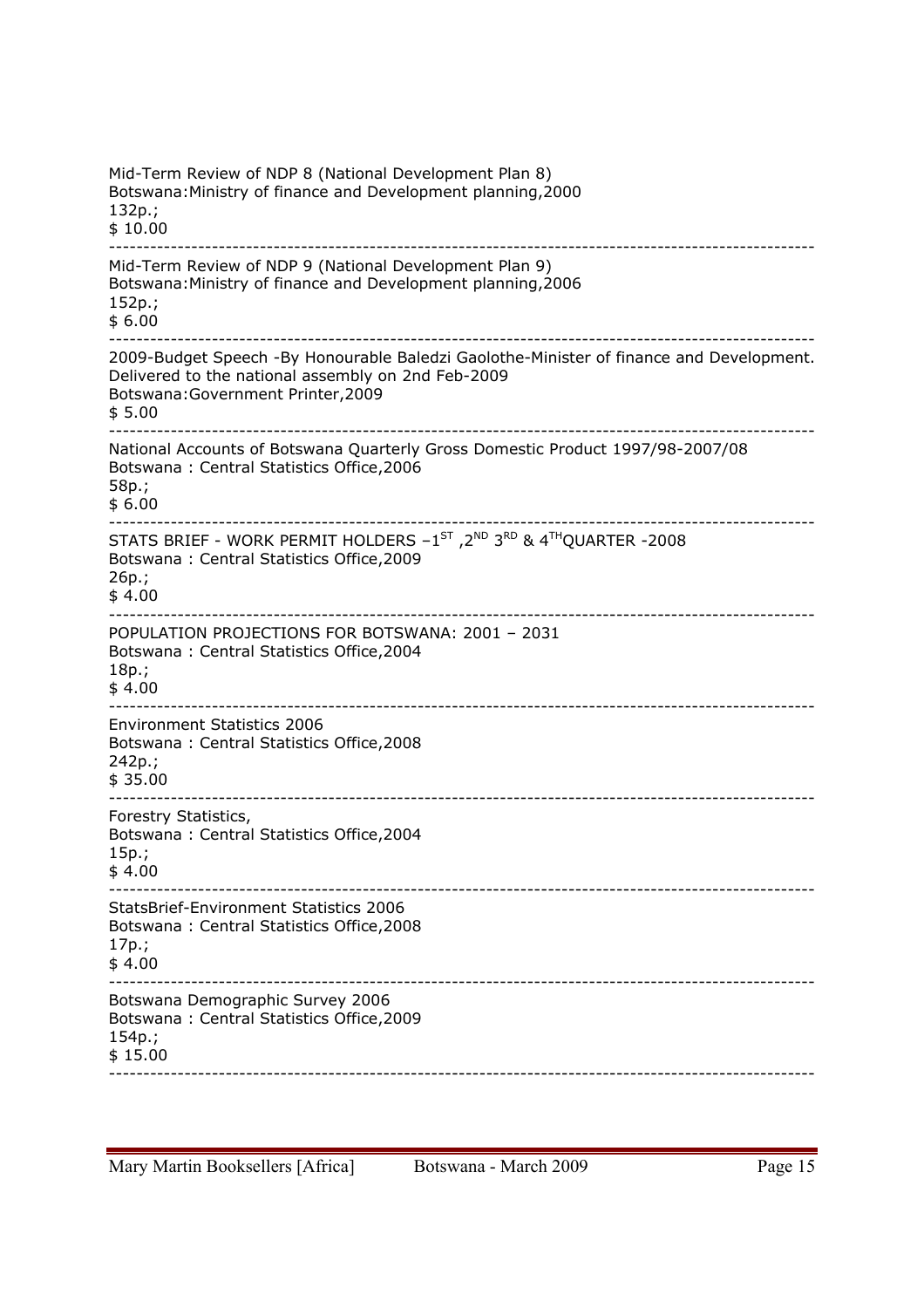Botswana Aids Impact Survey 2001 (2001 BAIS-I) Botswana : Central Statistics Office,2002 98p.; \$ 10.00 ------------------------------------------------------------------------------------------------------- StatsBrief-JUNE 2008 Formal Employment Statistics Botswana : Central Statistics Office,2009 7p.; \$ 4.00 ------------------------------------------------------------------------------------------------------- StatsBrief-Transport and Communication Statistics:2005 Botswana : Central Statistics Office,2007 7p.; \$ 4.00 ------------------------------------------------------------------------------------------------------- Facts on Botswana 2005 Botswana : Govt of Botswana,2005 22p.; \$ 4.00 ------------------------------------------------------------------------------------------------------- STATE OF THE NATION ADDRESS BY HIS EXCELLENCY Lt. GEN. SERETSE KHAMA IAN KHAMA-PRESIDENT OF THE REPUBLIC OF BOTSWANA Botswana : Govt of Botswana,2008 26p.; \$ 4.00 ------------------------------------------------------------------------------------------------------- STATE OF THE NATION ADDRESS BY HIS EXCELLENCY MR. FESTUS G. MOGAE- PRESIDENT OF THE REPUBLIC OF BOTSWANA Botswana : Govt of Botswana,2007 43p.; \$ 5.00 ------------------------------------------------------------------------------------------------------- STATE OF THE NATION ADDRESS BY HIS EXCELLENCY MR. FESTUS G. MOGAE- PRESIDENT OF THE REPUBLIC OF BOTSWANA Botswana : Govt of Botswana,2006 26p.; \$ 4.00 ------------------------------------------------------------------------------------------------------- A Long term Vision for Botswana -2016 Botswana : The Presidential Task Group 66p.; \$ 7.00 ------------------------------------------------------------------------------------------------------- StatsBrief- INFORMATION AND COMMUNICATIONS TECHNOLOGY (ICT) INDICATORS: 2007 Botswana : Central Statistics Office,2009 16p.;  $$4.00$ ------------------------------------------------------------------------------------------------------- StatsBrief- Transport Statistics:2007 Botswana : Central Statistics Office,2008 10p.; \$ 4.00 -------------------------------------------------------------------------------------------------------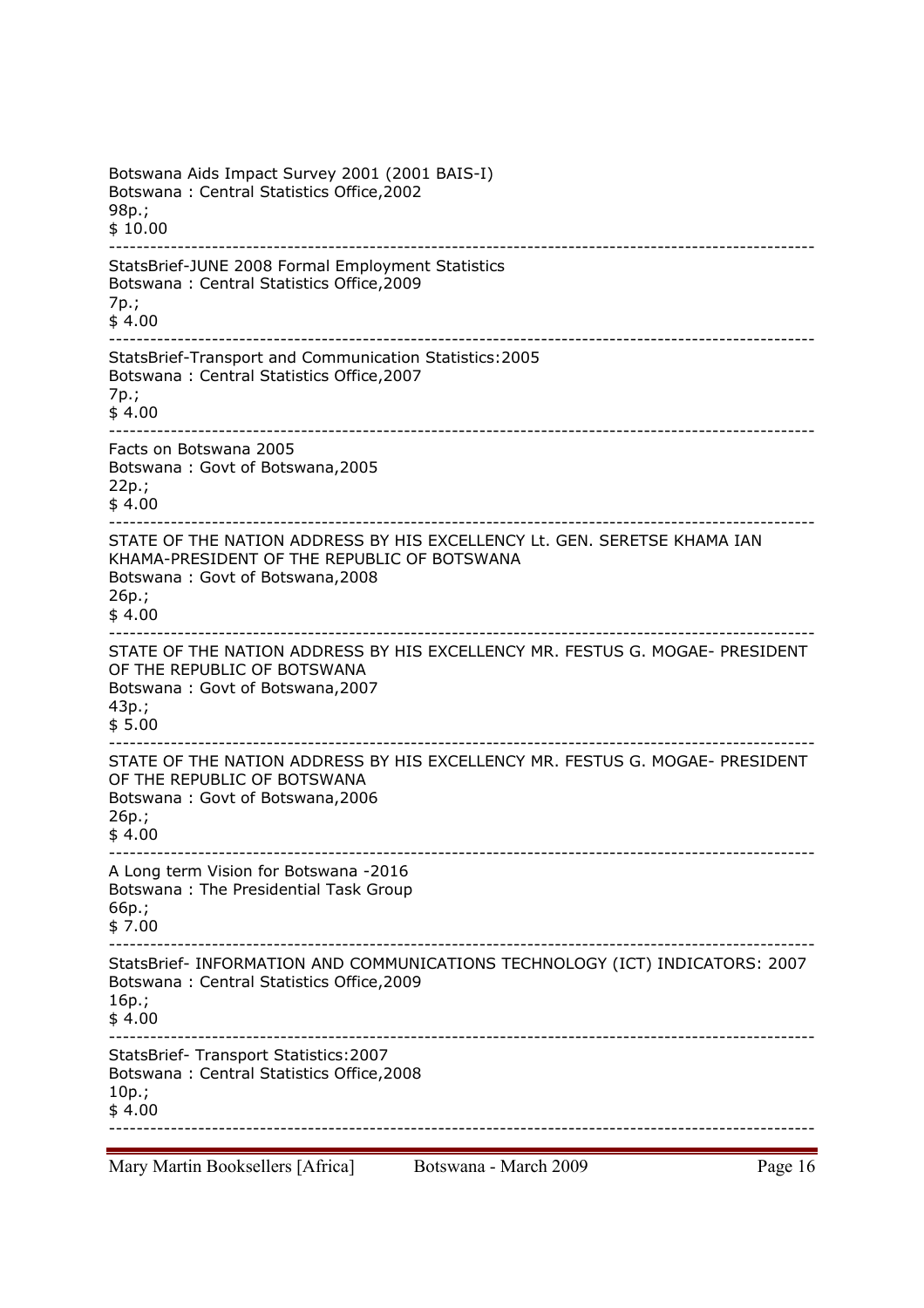Report of the Auditor General on the Accounts of the Botswana Government for the Financial year ended 31 March 2008 Botswana : Govt Printer,2008 119p.; \$ 9.00 ------------------------------------------------------------------------------------------------------- Report of the Auditor General on the Accounts of the Botswana Government for the Financial year ended 31 March 2006 Botswana : Govt Printer,2007 113p.; \$ 5.00 ------------------------------------------------------------------------------------------------------- **Politics & Administration Studies**  40 Years of Democracy Botswana:Mmegi Publishing House,2005 244p.; ISBN 9991252630 \$ 43.00 ------------------------------------------------------------------------------------------------------- Botswana's Media and Democracy Botswana:Mmegi Publishing House,1996 ISBN 9991291709 \$ 8.00 ------------------------------------------------------------------------------------------------------- Minorities in the Millennium: Perspectives from Botswana / Edited by I. Mazonde Botswana:Lightbooks Publishers,2002 ISBN 9991271243 \$ 58.00 ------------------------------------------------------------------------------------------------------- Civil Society,Politics and the State in Botswana / Zibani Maundeni Botswana:Medi Publishing,2004 104p.; ISBN 9991214127 \$ 28.00 ------------------------------------------------------------------------------------------------------- Corruption, Democracy and Good Governance in Africa / Edited by G. Frimpong & G. **Jacques** Botswana:Lightbooks Publishers,1998 ISBN 9991271140 \$ 58.00 ------------------------------------------------------------------------------------------------------- Transparency, Accountability, & Corruption in Botswana / Edited Zibani Maundeni Botswana : Democracy Research Project,2008 177p.; ISBN 9780620425704  $$40.00$ -------------------------------------------------------------------------------------------------------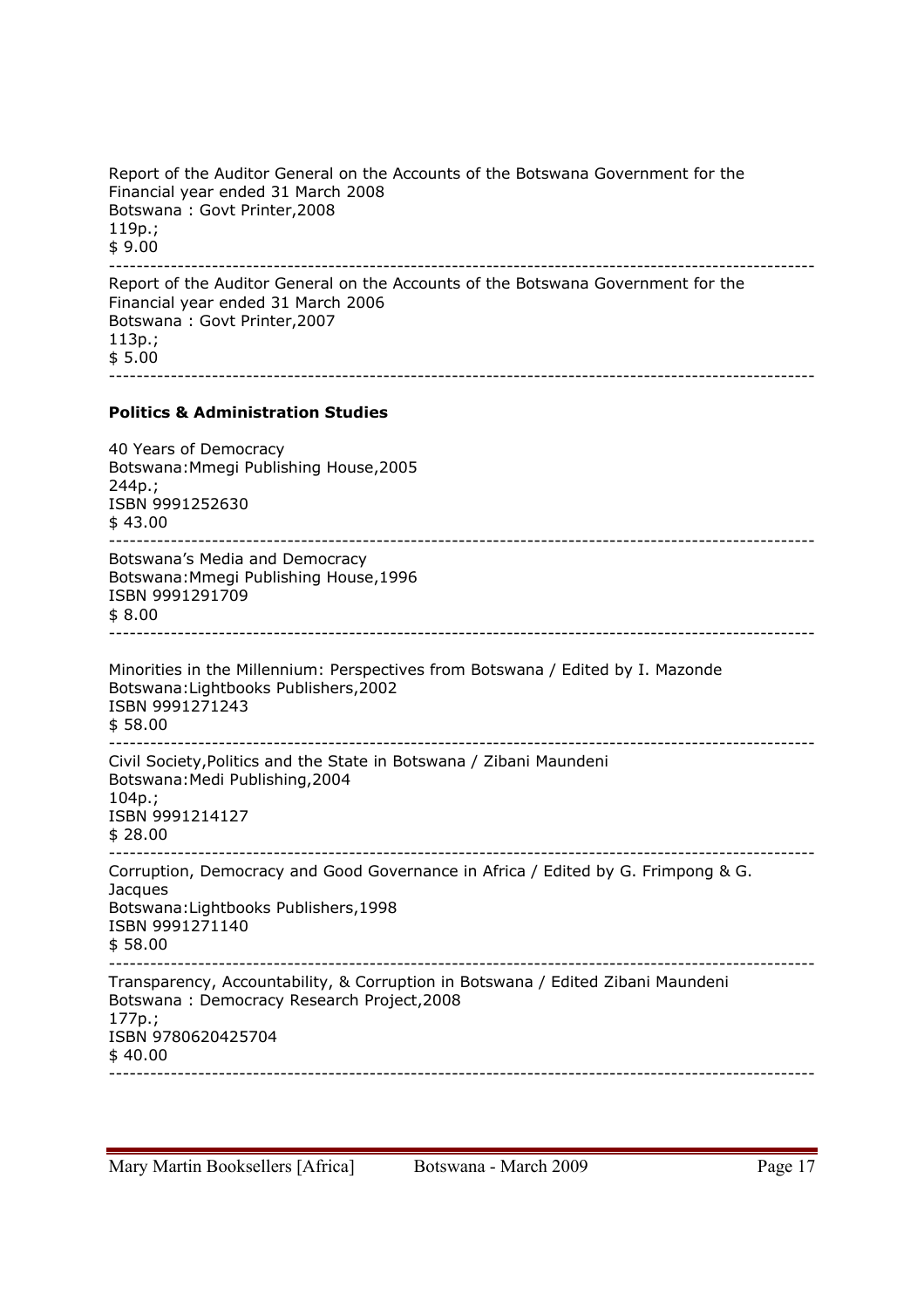Transforming Botswana in to a productive and achieving Nation / Log Raditlhokwa South Africa : Reach Publishers,2003 54p.; ISBN 9780620303948 \$ 10.00 -------------------------------------------------------------------------------------------------------

Guardian of the World – Literature, Language and Politics in SADC Countries / Edited by Brian Harlech Jones,Ismael Mbise & Helan Vale Namibia : Gamesberg Macmillan Publishers,2001 226p.; ISBN 9991602909 \$ 20.00 ------------------------------------------------------------------------------------------------------- Towards Political and Economic Integration in Southern Africa / Gavin Cawthra, Jonathan

Mayuyuka Kaunda Botsana : BIDPA,2008 297p.; ISBN 9789991271422 \$ 29.00 -------------------------------------------------------------------------------------------------------

#### **Tourism & Travel Guide**

Discover Botswana-2008 Botswana:Imprint Botswana,2008 78p.; \$ 15.00 -------------------------------------------------------------------------------------------------------

#### **Sociology**

Demography of Botswana Botswana:Mmegi Publishing House,1999 162p.; ISBN 9991291768 \$ 28.00 ------------------------------------------------------------------------------------------------------- The Khoe & San: An Annotated Bibliography: Vol. 1 / S. Willett, S. Monageng, S. Saugestadt, J. Hermans Botswana:Lightbooks Publishers,2002 ISBN 9991271260 \$ 29.00 ------------------------------------------------------------------------------------------------------- The Khoe & San: An Annotated Bibliography: Vol. 2 / S. Willett Botswana:Lightbooks Publishers,2003 ISBN 9991271325 \$ 22.00 ------------------------------------------------------------------------------------------------------- No Safe Place: Incest & Defilement in Botswana / Women and Law in Southern Africa (WLSA) Botswana:Lightbooks Publishers,2002 ISBN 9991271279 \$ 43.00 -------------------------------------------------------------------------------------------------------